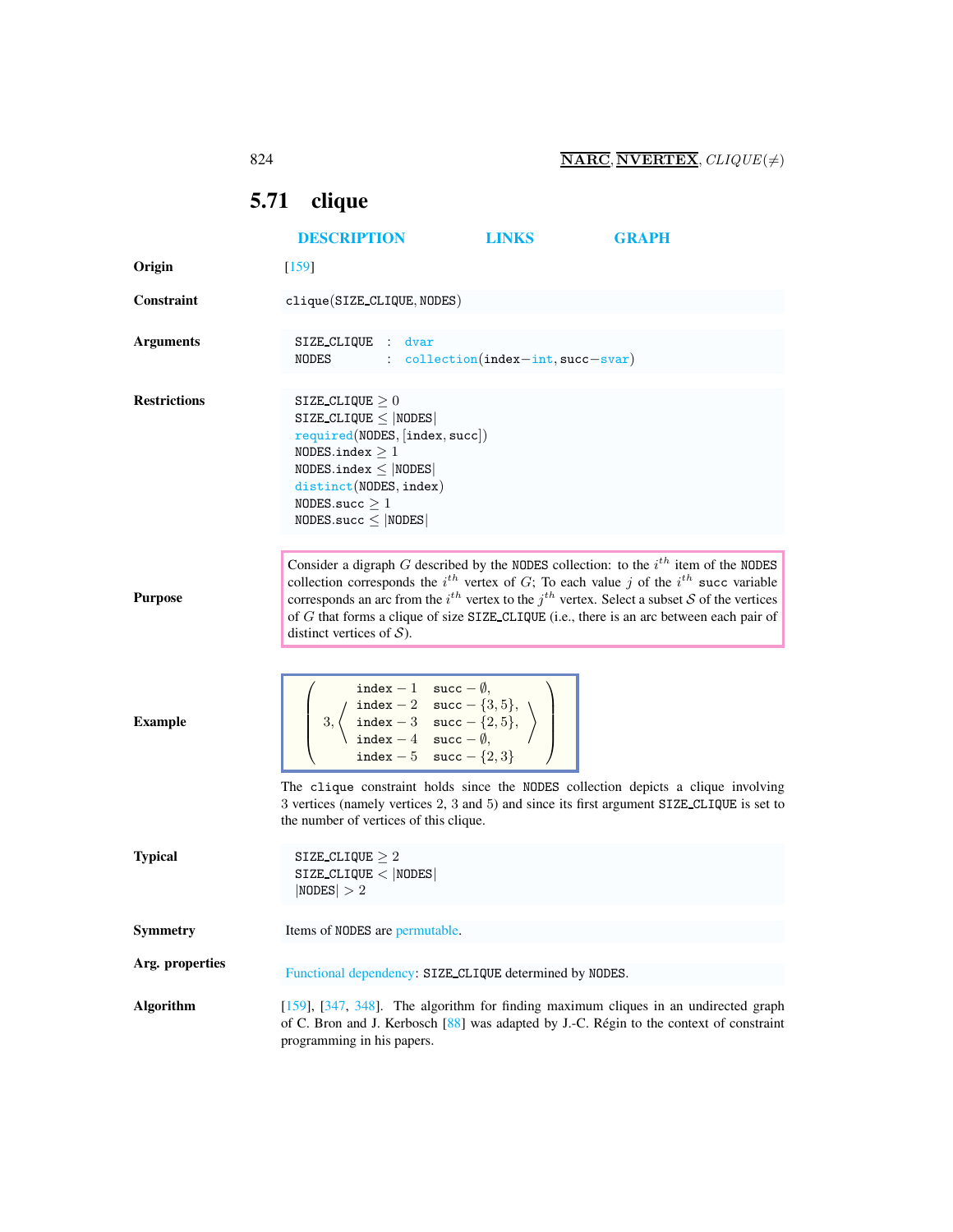## <sup>20030820</sup> 825

<span id="page-1-0"></span>

| See also | <b>common keyword:</b> link_set_to_booleans ( <i>constraint involving set variables, can be</i><br>used for channelling). |  |
|----------|---------------------------------------------------------------------------------------------------------------------------|--|
|          | used in graph description: in_set.                                                                                        |  |
| Kevwords | <b>constraint arguments:</b> constraint involving set variables.                                                          |  |
|          | <b>constraint type:</b> graph constraint.                                                                                 |  |
|          | final graph structure: symmetric.                                                                                         |  |
|          | <b>modelling:</b> functional dependency.                                                                                  |  |
|          | <b>problems:</b> maximum clique.                                                                                          |  |
|          |                                                                                                                           |  |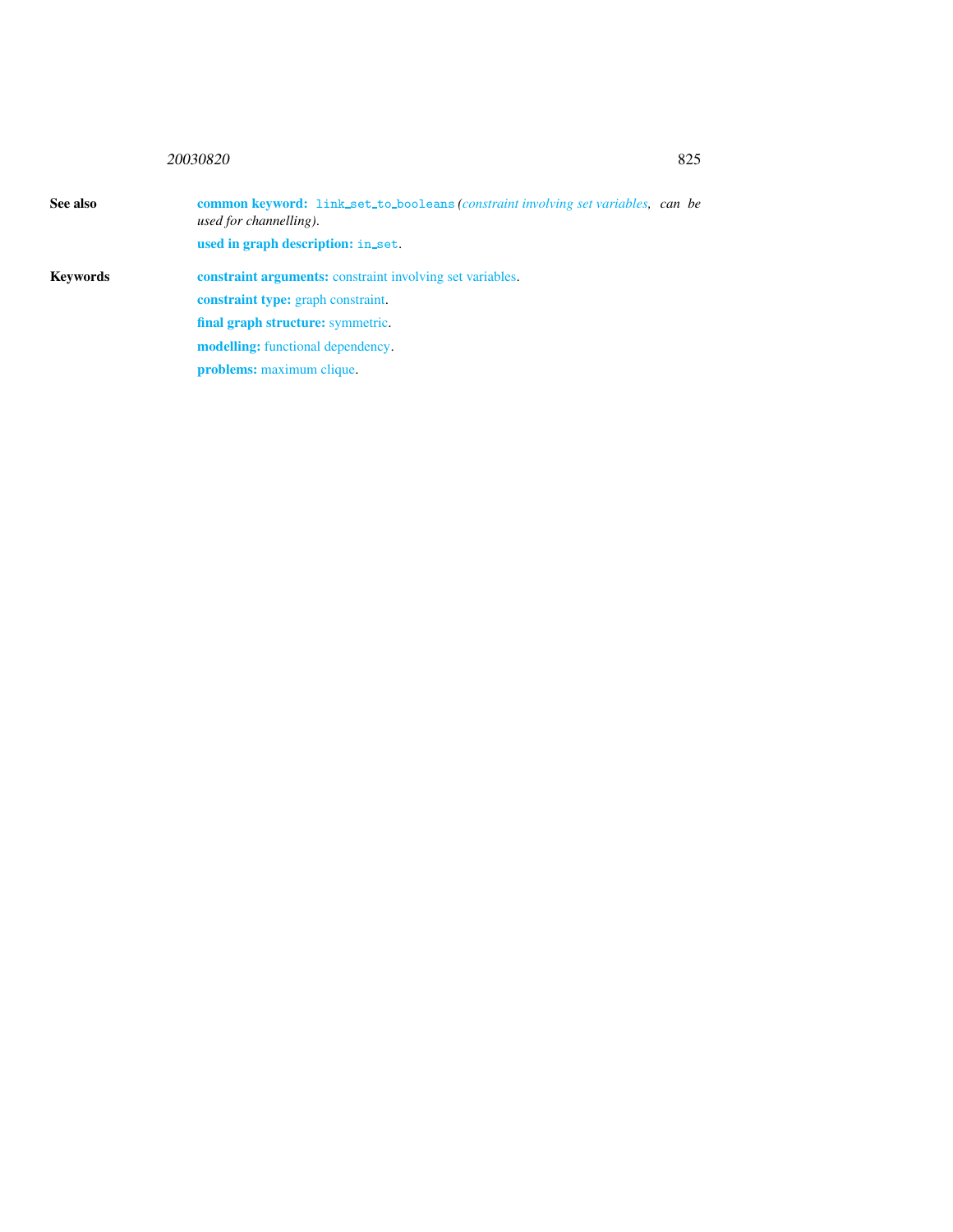| Arc input(s)        | NODES                                                                                                 |
|---------------------|-------------------------------------------------------------------------------------------------------|
| Arc generator       | $CLIQUE(\neq) \rightarrow$ collection(nodes1,nodes2)                                                  |
| Arc arity           | 2                                                                                                     |
| Arc constraint(s)   | $in_set(node2.index, nodes1.succ)$                                                                    |
| Graph property(ies) | $\bullet$ NARC= SIZE CLIQUE $\ast$ SIZE CLIQUE - SIZE CLIQUE<br>$\bullet$ NVERTEX = SIZE CLIQUE       |
| Graph class         | <b>SYMMETRIC</b>                                                                                      |
| Graph model         | Note the use of <i>set variables</i> for modelling the fact that the vertices of the final graph have |

more than one successor: The successor variable associated with each vertex contains the successors of the corresponding vertex.

Part (A) of Figure [5.175](#page-2-1) shows the initial graph from which we start. It is derived from the set associated with each vertex. Each set describes the potential values of the succ attribute of a given vertex. Part (B) of Figure [5.175](#page-2-1) gives the final graph associated with the Example slot. Since we both use the NARC and NVERTEX graph properties, the arcs and the vertices of the final graph are stressed in bold. The final graph corresponds to a clique containing three vertices.



<span id="page-2-1"></span>Figure 5.175: Initial and final graph of the clique set constraint

<span id="page-2-0"></span>